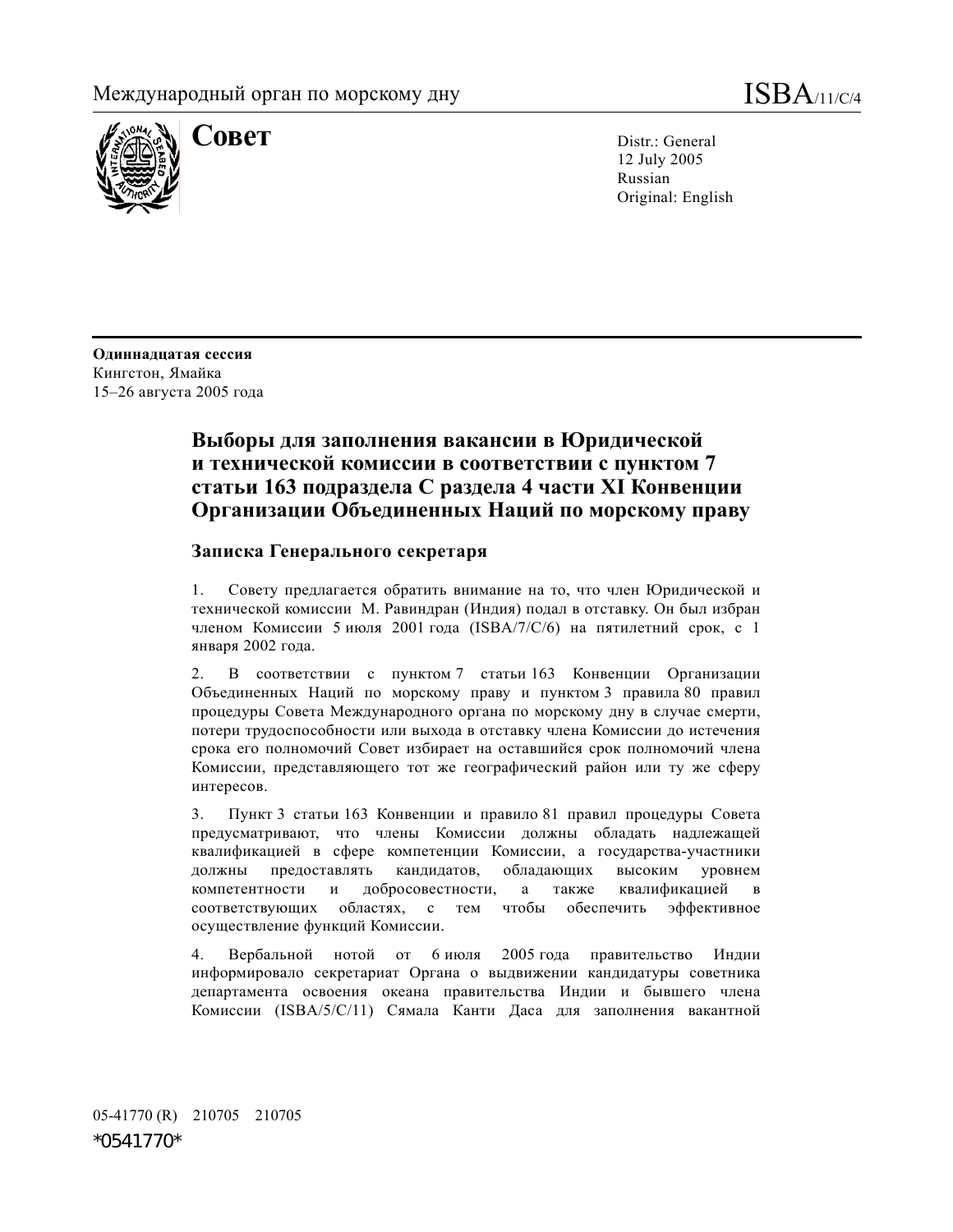должности в Комиссии. Биографические данные г-на Даса приводятся в приложении к настоящему документу1.

**\_\_\_\_\_\_\_\_\_\_\_\_\_\_\_\_\_\_** 

 $^{\rm 1}$  Воспроизводится на языке, на котором был представлен первоначальный документ.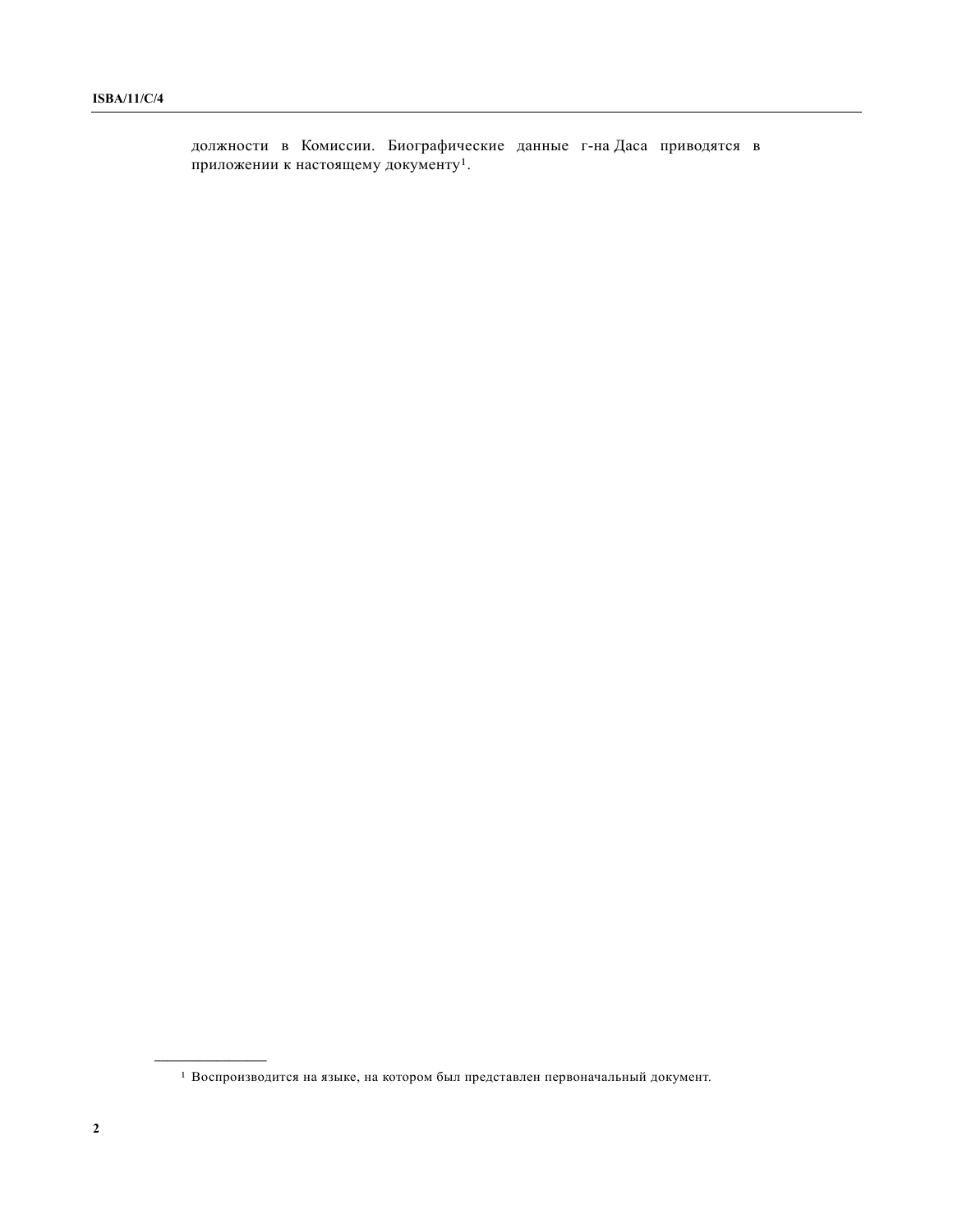## **Syamal Kanti Das (India)**

| Date of birth:    | 12 December 1952                                       |
|-------------------|--------------------------------------------------------|
|                   | Languages spoken: Bengali, English and Hindi           |
| Present employer: | Department of Ocean Development<br>Government of India |

## **Educational qualifications**

- 1986 University of Leeds, United Kingdom, MBA in project management, business policy, management finance and decision analysis
- 1974 Calcutta University, Bengal Engineering College, B.E. (Mining) in method of working, mining machinery, ventilation, mine management, legislation and safety
- 1969 West Bengal Board of Higher Secondary Exams in physics, chemistry, mathematics

#### **Employment details**

| 29 April 1997-continuing           | Adviser, Department of Ocean Development,<br>Government of India                                                               |
|------------------------------------|--------------------------------------------------------------------------------------------------------------------------------|
| 29 April 1992-28 April 1997        | Director (Scientific), Department of Ocean<br>Development, Government of India                                                 |
| 29 September 1988-29 April 1992    | Joint Director, Ministry of Environment and<br>Forests, Government of India                                                    |
| 6 September 1982-29 September 1988 | Senior Research Officer, Planning Commission,<br>Government of India                                                           |
| 22 February 1977-2 September 1982  | Undermanager, Central Mine Planning and<br>Design Institute Ltd./Coal India Ltd. (Public<br>sector undertaking)                |
| 7 August 1975-21 February 1977     | Junior Executive Trainee, Central<br>Mine<br>Planning and Design Institute Ltd./Coal India<br>Ltd. (Public sector undertaking) |

## **Reports/articles published**

- 1. Energy and Environment
- 2. Seabed mining in Central Indian Ocean Basin Perspective and Prospects in the international Journal
- 3. Indian Polymetallic Nodules Programme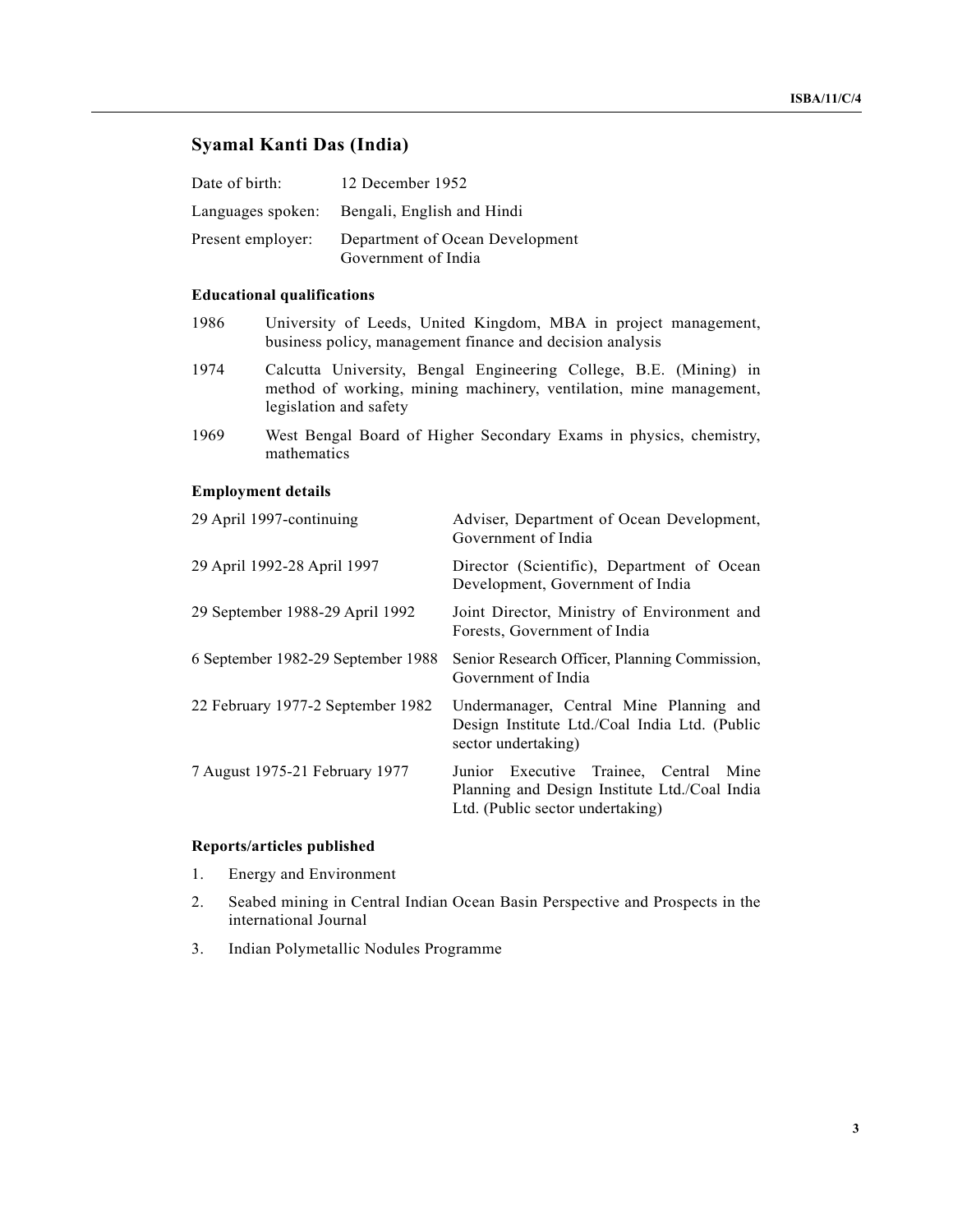#### **Membership in special national and international expert committees**

- (a) Member Secretary of Expert Committee on Environmental Appraisal of Industrial Projects constituted by Ministry of Environment and Forests, Government of India, in 1988-90;
- (b) Member Secretary of Expert Committee on Environmental Appraisal of Mining Projects constituted by Ministry of Environment and Forests, Government of India, in 1991-92;
- (c) Elected Member of Legal and Technical Commission of International Seabed Authority from 1999 to 2001;
- (d) Leader of a delegation of scientists for formulation of collaborative work with CGGE, Gelendzhik, Russian Federation;
- (e) Leader of a delegation of scientists for Implementation of collaborative programme with the Russian Federation on two occasions;
- (f) Member of high-level expert committee for restructuring of Geological Survey of India constituted by Ministry of Mines;
- (g) Member of committee constituted by Ministry of Mines for formulation of Offshore Areas Mineral (development and regulation) Act. 2002.

#### **Experience**

- Most of my assignments were in the nature of multi-disciplinary task teams to develop mining and allied projects with frequent opportunities in the shaping of mining policy, regulatory and institutional mechanisms best suited for the purpose. I was involved in decision-making relating to heavy investments in mining projects, infrastructural facilities and technological upgradation.
- My experience in the Planning Commission of India provided exposure to planning of the energy section at the national level. It involved constant dialogue with State Governments and other undertakings concerning sectoral restructuring, reform and regulatory frameworks. I also attended the meetings of a public investment board for making decisions on all major mining projects. It also enabled me to stay abreast of the latest technological advances in mining and related fields.
- My assignment in the Environment Ministry in granting environmental clearances to industrial and mining projects has exposed me to the vital environmental concerns of sustainable development associated with mining projects, including the socio-economic dimensions of land acquisition, resettlement and rehabilitation of displaced populations.
- Summing up, my experience for three decades and in different aspects (technological updating and technology transfer, financial and technical appraisal of projects, and analysis and review of international policies) of extractive industry operations in developing countries has provided me with a deep understanding of the latest developments as well as the problems associated with mining projects from the technological, safety, environmental and man management angles.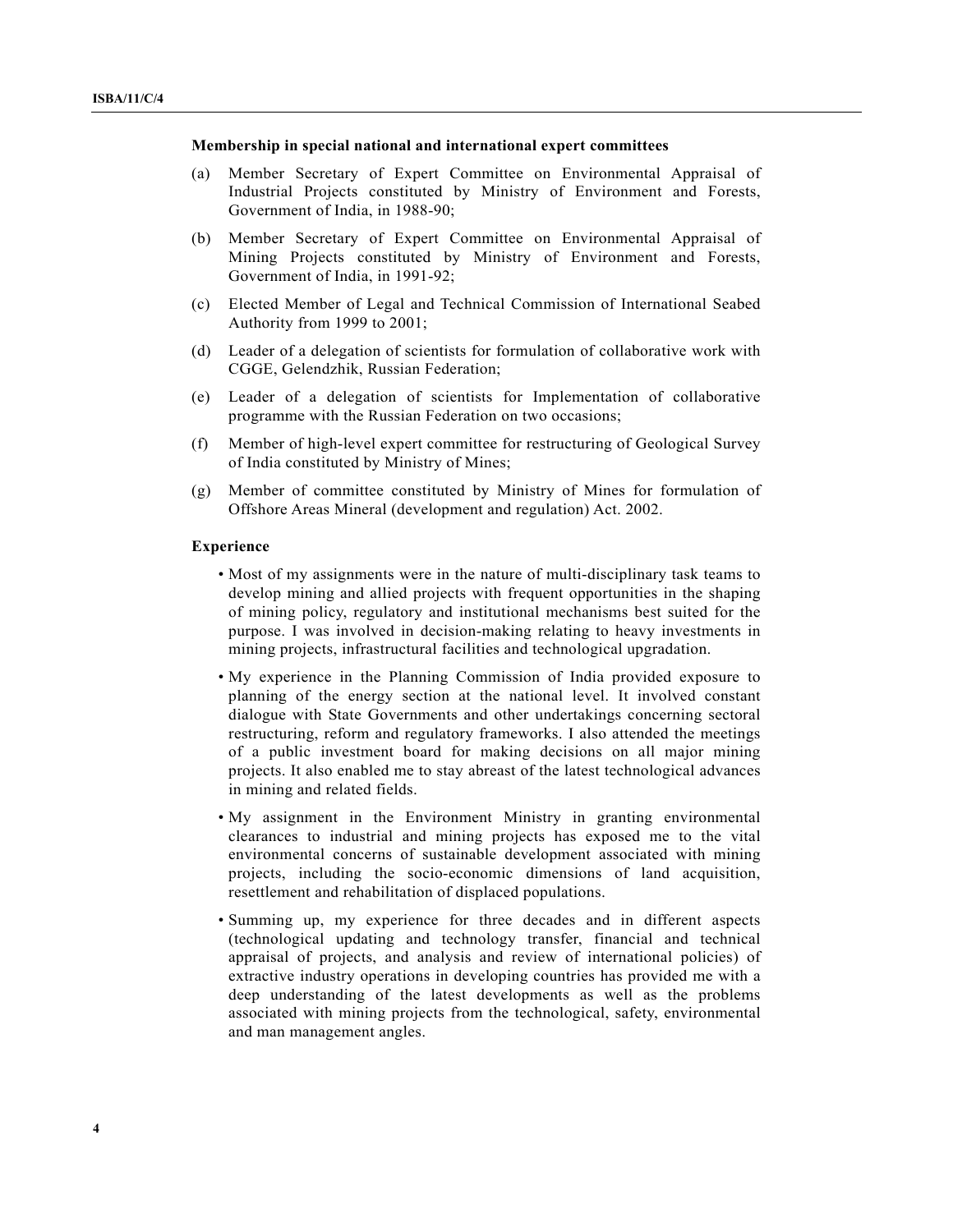## **Details of experience and level of responsibility**

#### **Department of Ocean Development (as an Adviser) (29 April 1997-continuing)**

 As Adviser, I am responsible for planning, evaluating, monitoring, coordinating and funding the programmes of national importance in the area of marine non-living resources. Have been engaged in the formulation, implementation and monitoring of a national programme for marine non-living resources and development of relevant technologies. Nodal officer for the programme for the last eight years. The programme is one of the major activities pursued by the Department since inception in 1982 and continues to be so. The programme is being implemented/coordinated, keeping in view the overall regulatory measures and developments relating to oceans. The programme comprises the following components:

- (a) Survey and exploration at closer grid (5 km) at the Central Indian Ocean Basin;
- (b) Technology development for exploitation of minerals from the deep seabed;
- (c) Technology development for exploitation of minerals from the deep seabed;
- (d) Comprehensive environmental impact assessment study in the Central Indian Ocean Basin.

 The programme is being pursued also keeping in view the fulfilment of obligations of the Preparatory Commission (International Seabed Authority now) as a Registered Pioneer Investor (under resolution 11 of the Third United Nations Conference on the Law of the Sea), a status India was the first country to be accorded in 1987.

 Long-term perspective for the programme is periodically reviewed through a Board constituted for this purpose.

 Another major research and development project presently ongoing in the nonliving resources sector is the study of the Bay of Bengal Fan. This multidisciplinary programme is being executed by the multi-institutional participation of various national laboratories and universities associated in this programme.

 I was a part of a technical expert group for formulation and framing offshore mineral regulation constituted by the Ministry of Mines, Government of India. The regulation is now in force.

 I was also a part of a high-power Committee for restructuring of a geological survey of India, in line with the recommendation of the Expenditure Reforms Committee, Government of India.

#### **Department of Ocean Development (29 April 1992-28 April 1997)**

 As Director (Scientific), I was engaged in planning, monitoring, evaluating, coordinating, funding in one of the major programmes (marine non-living resources). The programme involved multidisciplinary activities like survey and exploration, mining extractive metallurgy of minerals for getting the metal values with due regards to the environmental consequences for each sub-activity. The programme involved multi-institutional coordination. The programme is now aimed to have intermediate benefits to user industries. In order to achieve the ultimate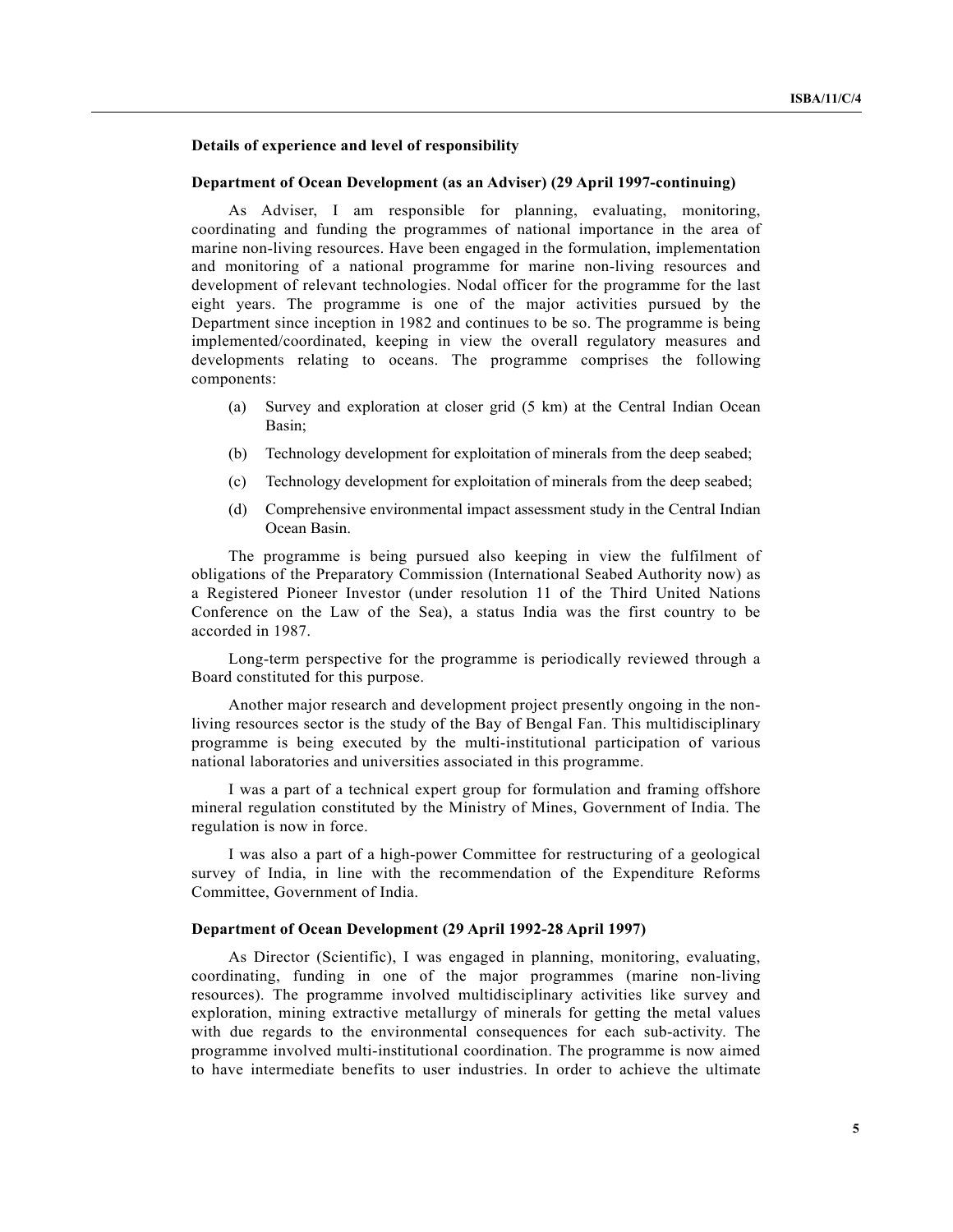objective, we have to develop various system, particularly deep sea mining in stages.

 A comprehensive environmental impact assessment study was commissioned in the Central Indian Ocean Basin. As a part of the comprehensive study, the baseline data collection and benthic disturbance activity have been completed. The environmental impact assessment monitoring work at the Central Indian Ocean Basin was initiated. The participating institutions/industries in this endeavour are: National Institute of Oceanography, Goa; Regional Research Laboratory, Bhubaneswar; National Metallurgical Laboratory, Jamshedpur; Bhabha Atomic Research Centre, Trombay; and Central Mechanical Engineering Research Institute, Durgapur. In addition, about 18 industries are involved in the mining technology development programme.

#### **Ministry of Environment and Forests (29 September 1988 to 29 April 1999)**

 In the Ministry of Environment and Forests, I was Joint Director and Member Secretary of the Environmental Appraisal Committee for industrial projects (oil, gas, steel, etc.) for more than two years. Subsequently, I became Member Secretary of the Environmental Appraisal Committee for mining projects. Environmental appraisal of developmental projects were carried out keeping in view the conservation of natural resources on land, coastal and offshore areas. My job was to analyse the predicted impacts of developmental projects, monitoring of approved projects from an environmental angle, and storage and retrieval of data. In addition, I regularly interacted with research and technical institutions for identification of further areas for research and development and science and technology inputs, environment, ecology and recycling of resources. I was directly involved in revision of environmental guidelines of the Ministry of Environment in respect of industrial and mining projects. This revision was emphasized on public hearings with local communities regarding environmental impacts due to the projects and introduction of appropriate resettlements and rehabilitation measures in the implementation stage of the project.

#### **Planning Commission (6 April 1982 to 29 September 1988)**

 I was posted in the Energy division of the Planning Commission as Senior Research Officer. I was involved in the:

- (a) Preparation of five-year and annual plan proposals concerning the coal sector of the energy division;
- (b) Examination of the proposals received from administrative ministries for development of mining projects;
- (c) Techno-economic appraisal of projects in consultation with the Project Appraisal Division of the Planning Commission and participation in the project investment board meetings;
- (d) Demand-supply evaluation;
- (e) Development of infrastructure needs and planning for critical inputs;